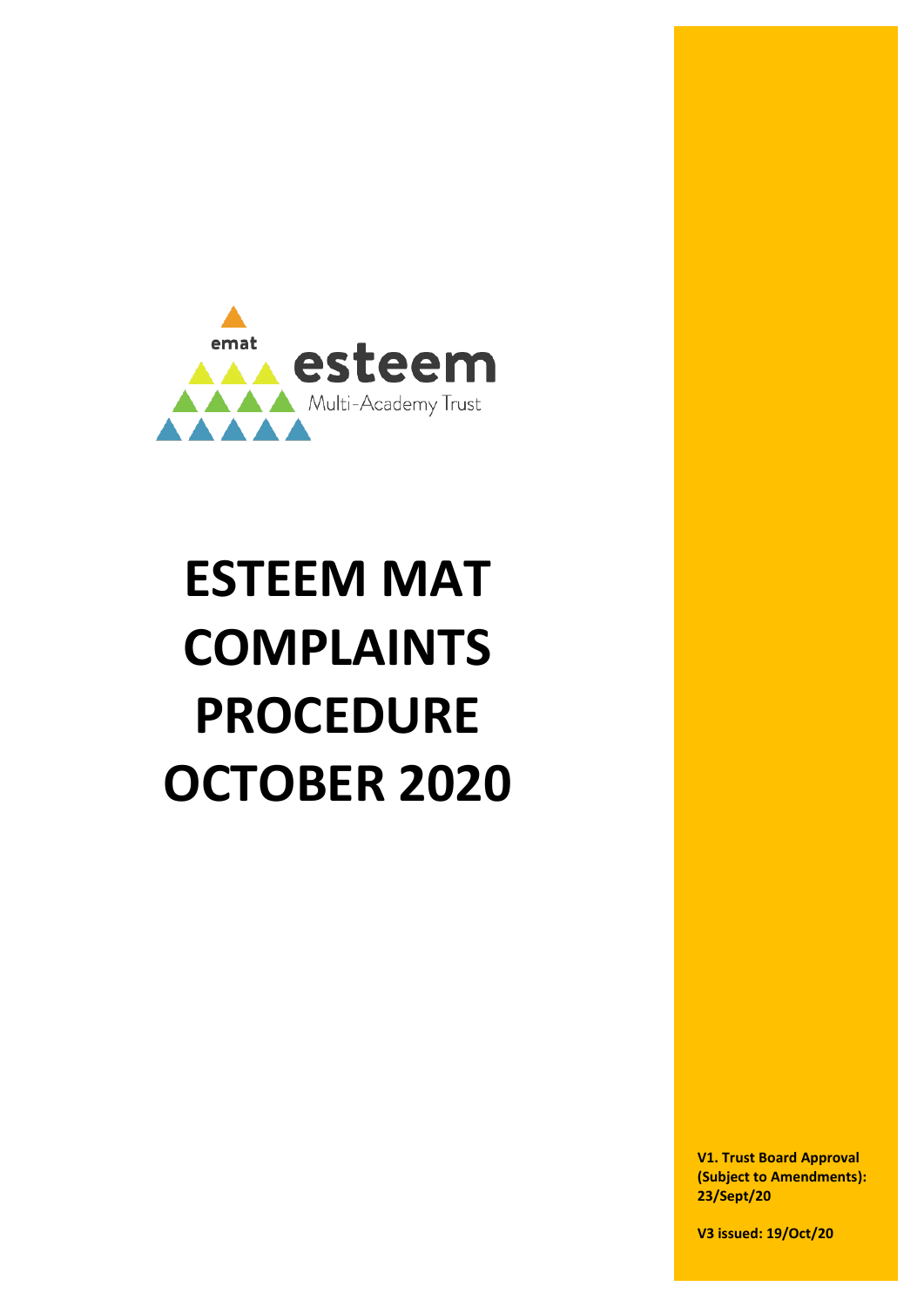

# **Esteem Multi-Academy Trust Complaints Policy GUIDANCE AND RECOMMENDED PROCEDURES**

### **October 2020**

#### **Background;**

The attached Complaints Policy has been drafted in accordance with guidance from the ESFA and as set out in the EMAT's Funding Agreement.

All academies must have a complaints procedure. This must meet the standards set out in the [Education \(Independent School Standards \(England\) Regulations 2014](http://www.legislation.gov.uk/uksi/2014/3283/schedule/made) Schedule 1, Part 7, which sets out how complaints procedures should be drawn up and used effectively to handle complaints from parents of pupils.

The Policy will be reviewed every 3 years unless a legislative or organisational change necessitates an earlier review.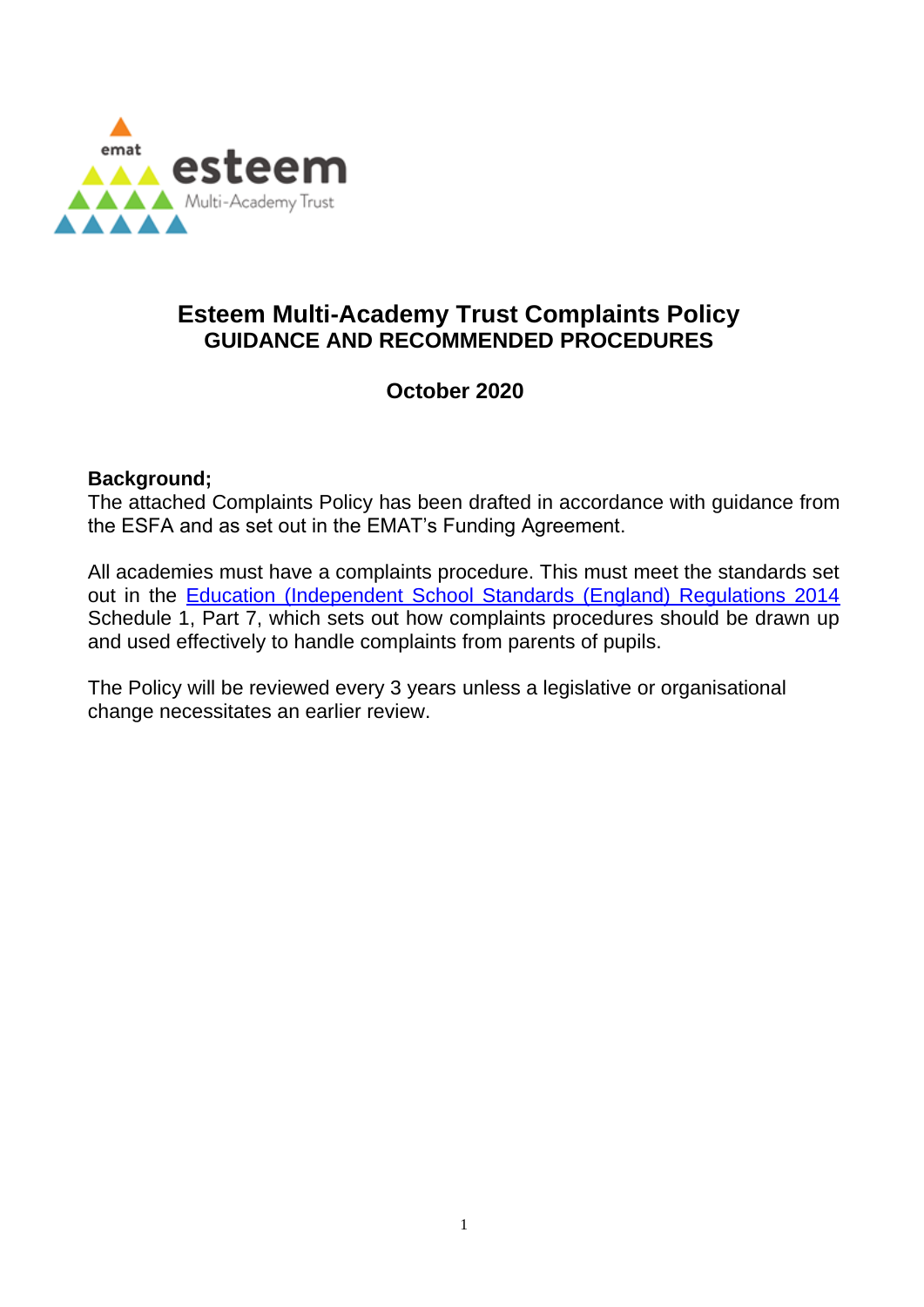

# **Esteem MAT Complaints Policy**

### **1. Introduction**

- 1.1 Esteem Multi-Academy Trust (EMAT) is committed to providing outstanding educational opportunities for all students. EMAT welcomes compliments from our learning community, from our stakeholders and from the public. Whilst we endeavour, as a trust, to consistently achieve positive outcomes we acknowledge that complaints may be raised from time to time. The following policy has been formulated in accordance with statutory requirements which all academies must adhere to. EMAT will pro-actively apply the policy and manage the complaints process positively improving services for our students and the wider community.
- 1.2 EMAT is committed to continuous improvement. We recognise that, occasionally, mistakes may be made, or the level of service offered will not meet an individual's requirements or expectation. This policy sets out how we, as education providers, will respond to, and manage, complaints. All complaints will be treated in a timely and consistent manner and any lessons learnt, as a result of a complaint, will be used as feedback to help monitor and improve our performance as a trust.
- 1.3 This policy sets out the procedure for anyone wishing to make a complaint about trust staff or practice, including parents and carers who wish to make a complaint about the EMAT academy attended by their child. We will treat every complaint with fairness, honesty and impartiality, to ensure that our pupils and students continue to experience outstanding teaching and learning.

# **2. Principles**

2.1 This procedure exists to provide parents/carers, other stakeholders and external bodies or individuals with a formal structure to make a complaint about issues arising at trust or academy(school) level. EMAT seeks to ensure all concerns and complaints are dealt with efficiently, sensitively and, where possible, in confidence, at the appropriate level. All complaints are handled in a balanced and considered way.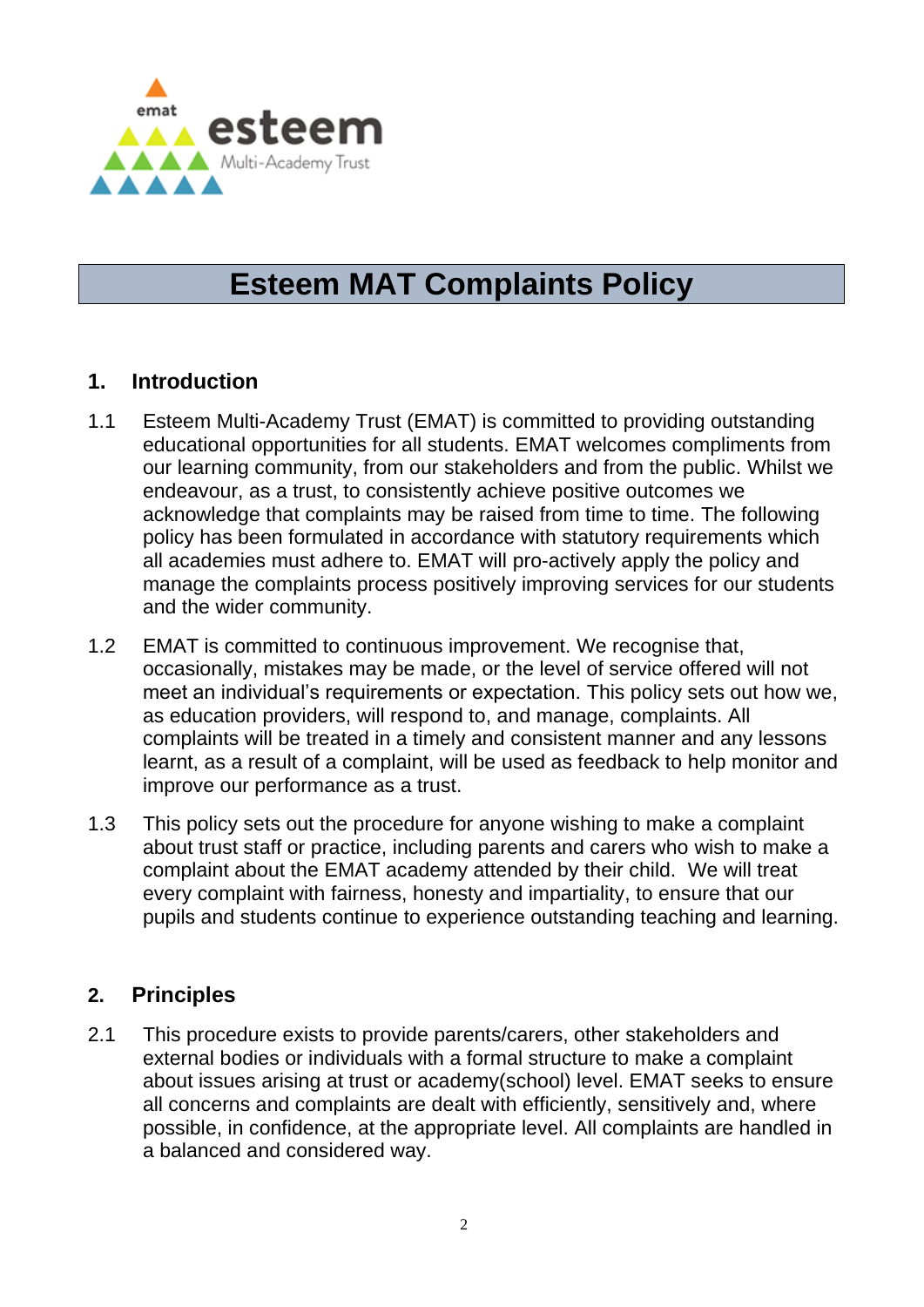### **3. The difference between a concern and a complaint**

- 3.1 It is important that there is clear understanding of how different forms of feedback are considered.
- 3.2 All complaints can initially start as a concern, which can be defined as;

#### *'an expression of worry or doubt over an issue, considered to be important, for which reassurances are sought'*.

For example, a parent might wish to be assured that his or her child is receiving appropriate support with communication or might ask a member of staff to clarify a comment that the child has made about something at the school. Concerns can turn into a complaint if the initial response is perceived as unreasonable or dismissive.

3.3 A complaint is defined as;

#### **'an expression of dissatisfaction, however made, about actions (or lack of actions) taken'**.

A complaint includes an element of blame against an academy within EMAT or the trust.

# **4. Exceptions to the Complaints Procedure**

- 4.1 This Complaints Procedure covers all complaints about any provision of facilities or services within the academies within EMAT. In the event of complaints about non-school based staff, please refer to page 12, 'Complaints about the Academy Trust'. If there is any doubt about whether an issue should be dealt with as a complaint or through another formal procedure, guidance can be sought from the EMAT Governance Officer.
- 4.2 The exceptions listed below are not covered because separate procedures exist. In certain circumstances, for example where the Local Authority or another public body is investigating the matters in a complaint, this process will be suspended until those investigations are concluded.
- 4.3 Exceptions include:
	- Allegations of child abuse/other child protection issues, other safeguarding issues
	- Statutory Assessment of SEN
	- School admissions including appeals
	- Pupil exclusions
	- Whistleblowing (for financial or other regulatory malpractice)
	- Staff grievances/disciplinary procedures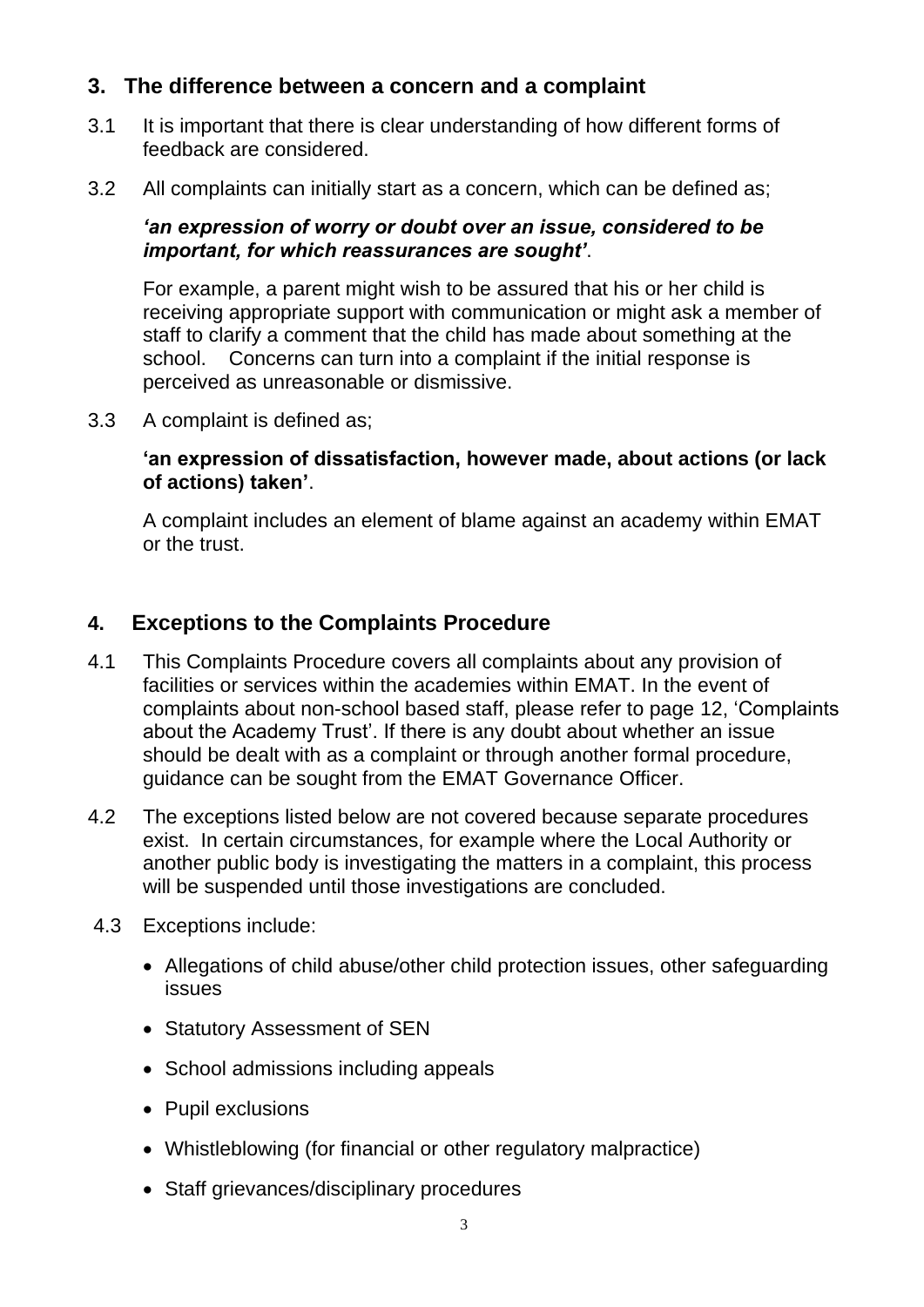- 4.4 EMAT will not investigate anonymous complaints under the procedure in this Complaints Policy. Anonymous complaints will be referred to the Headteacher of the appropriate academy who will decide what, if any, action should be taken.
- 4.5 If a complaint relates to an external service provider, this should be raised with the Headteacher of the academy in the first instance. It should be noted that, in some circumstances, the complainant or the school will have to follow the provider's own complaints policy thereafter.
- 4.6 If the issue concerns a serious safeguarding or child protection issue, an allegation of abuse or a matter with serious disciplinary consequences, the Headteacher should be informed immediately. The appropriate policy and procedures must be followed, and the school's Designated Safeguarding Lead must be informed.

# **5. Equality**

5.1 EMAT will deal with concerns, difficulties and complaints in accordance with its duty under the Equality Act 2010 (please refer to the Equality and Diversity Policy for further details).

### **6. Data Protection**

- 6.1 Complaints sometimes include requests for information or documentation. Such requests will either be a 'subject access request' under the Data Protection Act 1998 (where the information requested relates to an identifiable individual) or a request under the Freedom of Information Act 2000 (where the information is general and not related to an identifiable individual).
- 6.2 Please refer to the EMAT Data Protection Policy, EMAT Freedom of Information Policy and EMAT Subject Access Request Policy for further details.

# **7. Indicative Timetables**

- 7.1 It should be noted that at all stages, where possible, EMAT will seek an informal resolution to the complaint. In complex cases, it might take longer to investigate a matter that has been brought to our attention, meaning the timings of the complaints process might be extended. The complainant will be informed should this happen.
- 7.2 Schools will always try to resolve any complaint as quickly as possible, but all involved must be mindful that teachers and support staff have many demands on their time. In complex cases, it might take longer to investigate than is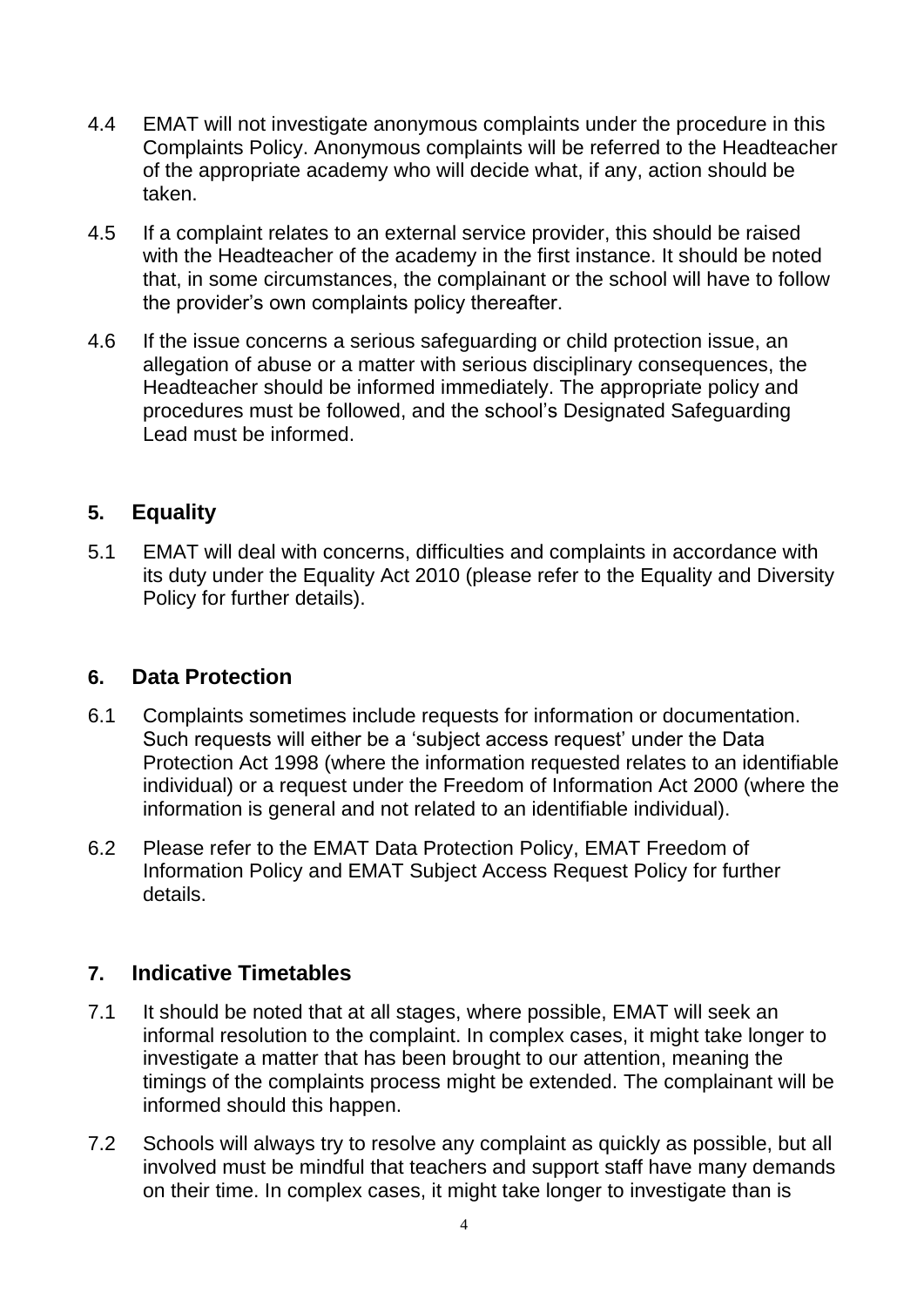provided for below – the investigating officer will communicate this to the complainant as soon as possible. A complaint will not be upheld solely because a deadline has been missed. In certain circumstances, for example where the Local Authority or another public body is investigating the matters in a complaint, this process will be suspended until those investigations are concluded.

### **8. Timeline for raising a complaint**

8.1 Please note that when we refer to working days, we mean Monday to Friday when the academies within EMAT are open during term time. The dates of terms are published on the academies' websites.

#### **Stage 1: Informal complaint**

- 8.2 A complainant should raise an informal complaint within 10 working days of the incident in question
- 8.3 The complaint will be acknowledged, either verbally or in writing, within 7 working days of receipt
- 8.4 The complaint will be investigated and responded to, either verbally or in writing, within 21 working days of receipt of the informal complaint

#### **Stage 2: Formal complaint**

- 8.5 If the complainant is not satisfied with the response to an informal complaint, they should escalate to a formal complaint (following the process described in this document) within 5 working days of receiving the response to Stage 1
- 8.6 The formal complaint will be acknowledged within 7 working days of receipt
- 8.7 The formal complaint will be investigated and responded to within 21 working days of receipt

#### **Stage 3: Panel**

- 8.8 If the complainant remains unsatisfied, they may request referral to a Complaint Panel stage following the process described in this document) within 10 working days of receiving the response to Stage 2
- 8.9 A panel will be convened within 20 working days of receiving the request
- 8.10 A final response will be given within 5 working days of the date of the panel meeting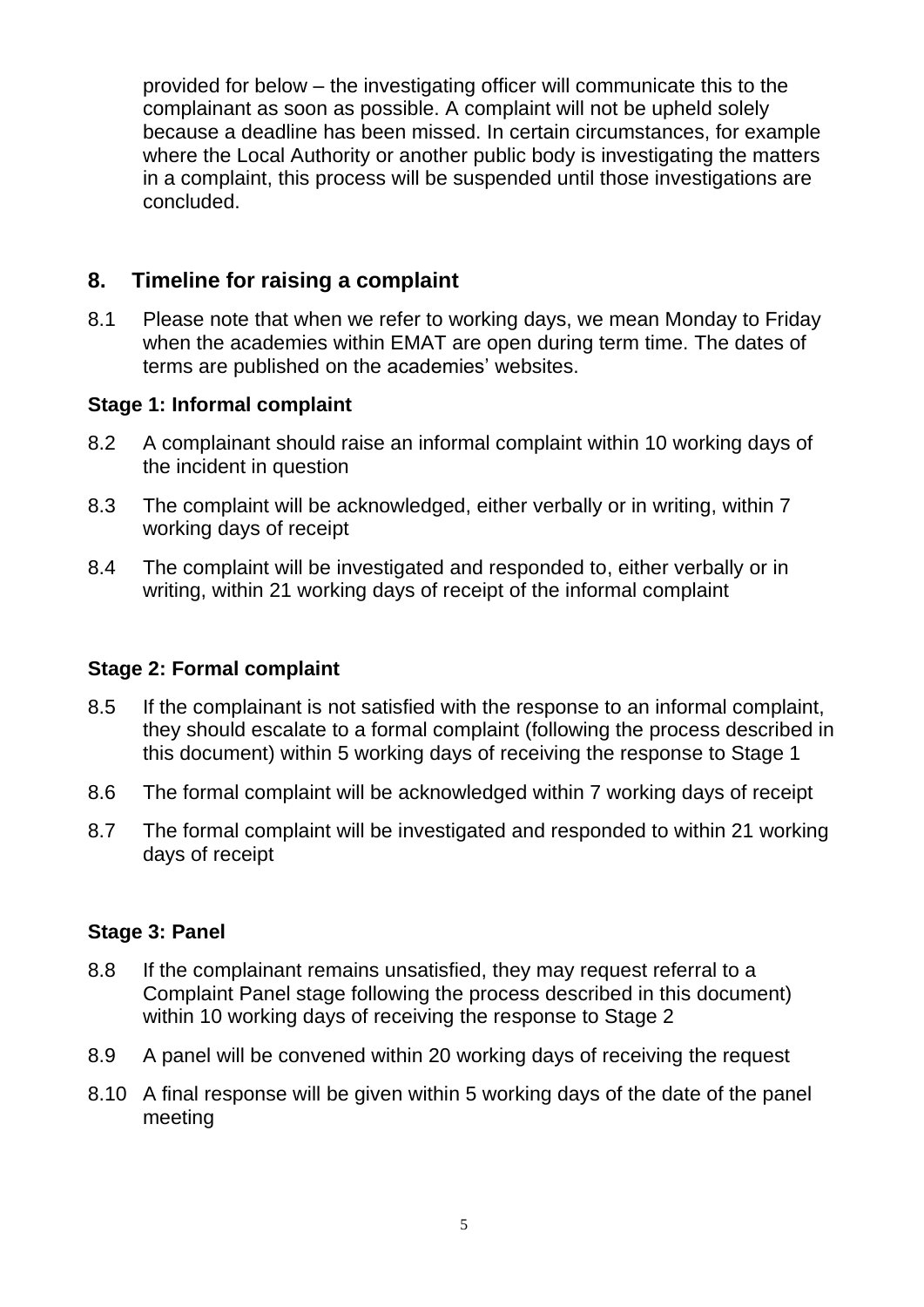### **9. Esteem MAT Complaints Procedure**

9.1 Complaints made about an EMAT Academy (a school that has academy status that is part of EMAT);

#### **Stage 1: Informal complaint**

- 9.2 In the first instance, it is essential each complaint is directed at a level appropriate to the nature of the complaint. Therefore, if for example a class teacher, the Head of Department or Head of Year cannot resolve an informal complaint, it should be passed to the Headteacher.
- 9.3 EMAT recognises that most concerns and complaints can be resolved at an initial informal stage. In this instance the complainant can speak to a member of staff or the Headteacher.
- 9.4 At this stage, the Headteacher or staff member must seek clarification on the complaint, identifying the outcome the complainant is requesting. Even though this is likely to be a spoken exchange, it is important that all parties agree on outcomes and agreed actions.
- 9.5 The final resolution to the complainant may be provided orally or through a written response, however a written record of the response will always be kept by the Academy.

### **Stage 2: Formal complaints**

#### **(i) Formal complaints not about the Headteacher;**

- 9.6 If all attempts to resolve the issue remain unsuccessful at Stage 1, the complainant may then follow the formal process by placing their complaint in writing to the Headteacher. This written document should include:
	- The complainant's name, contact details, and nature of complaint
	- Any attempts made to raise/resolve the complaint (including who they have communicated with)
	- Any reasonable actions they feel may resolve the issue

If the complainant has a disability and needs a reasonable adjustment, they can contact the school by telephone, or in person and arrangements will be made to meet at a mutually convenient time/date to help write out the complaint.

9.7 The complaint will be investigated by a staff member (not the subject of the complaint) nominated by the Headteacher. The complaint will be acknowledged within 7 working days. The formal complaint will be investigated and responded to within 21 working days. This timescale may be reasonably extended if the nature of the complaint is judged by the investigating officer and the Headteacher to be of a complex nature. Where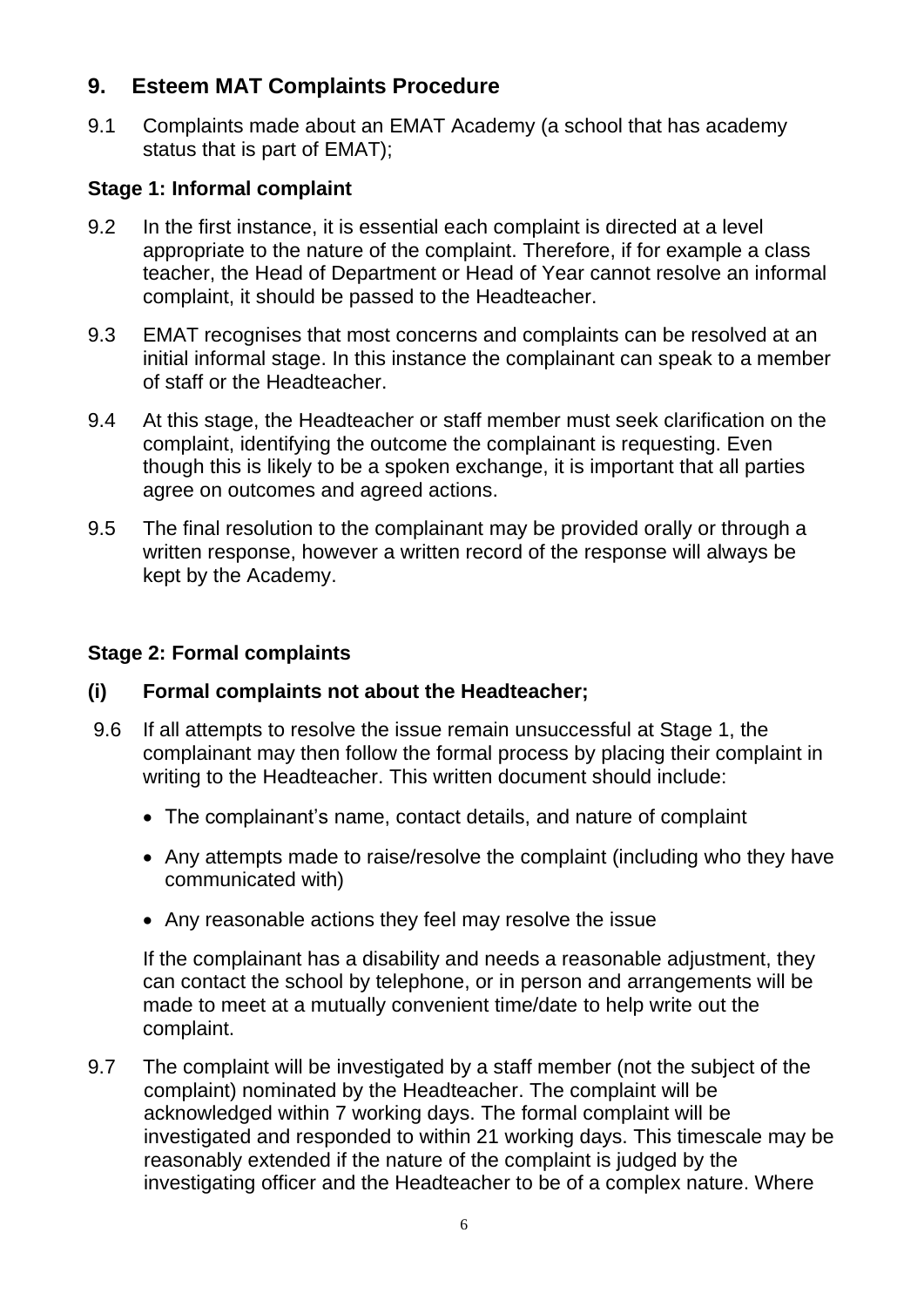there are exceptional circumstances resulting in a delay, the complainant will be notified of this and informed of the new timescales as soon as possible.

- 9.8 An accurate log must be maintained throughout.
- 9.9 The resulting investigatory report will be presented to the Headteacher for final determination. The Headteacher will then respond in writing to the complainant and will, as a matter of good practice, make the Chair of the Local Governing Board and the COO aware of the Stage 2 Complaint and the response provided to the complainant.
- 9.10 Please note that any complaint received within one month of the end of a term or half term is likely to take longer to resolve owing to the presence of school holidays and the unavailability of personnel required for the investigation to be undertaken properly.

#### **(ii) Formal complaints made about the Headteacher;**

- 9.11 EMAT recognises that in exceptional circumstances parents/carers, other stakeholders or external bodies or individuals may wish to complain formally about a Headteacher.
- 9.12 If all attempts to resolve the issue remain unsuccessful, the complainant may then follow the formal process by placing their complaint in writing to either the Chair of the Local Governing Board at the relevant academy or to the Chief Operating Officer (COO) of EMAT.
- 9.13 This written document should include:
	- The complaint
	- Any attempts made to raise/resolve the complaint (including who they have communicated with)
	- Any reasonable actions they feel may resolve the issue
- 9.14 The complaint will be investigated by the Chair of the Local Governing Board and/or a senior member of EMAT staff nominated by the COO. The formal complaint will be acknowledged within 7 working days, be investigated and responded to within 21 working days. This timescale may be reasonably extended if the nature of the complaint is judged by the Investigating Officer and the Chair of the Local Governing Board / the COO to be of a complex nature. Where there are exceptional circumstances resulting in a delay, the complainant will be notified of this and informed of the new timescales as soon as possible.
- 9.15 An accurate log must be maintained throughout.
- 9.16 The resulting investigatory report will be presented to the COO. The COO will then respond in writing to the complainant.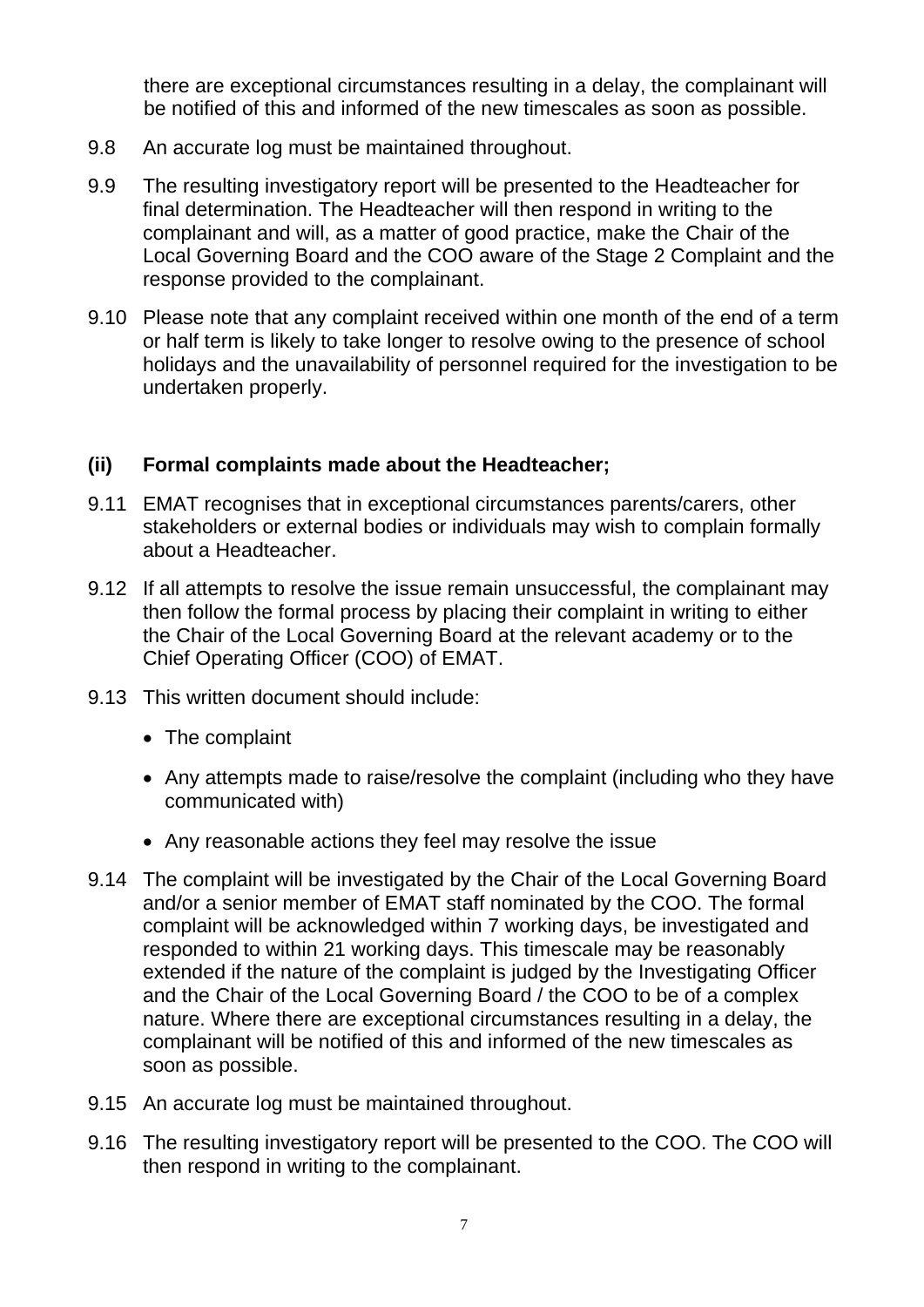#### **Stage 3: Final panel stage**

- 9.17 The last stage of the EMAT complaints process is a referral to a Complaint Panel. The complainant must request this within 10 working days of receiving the response to Stage 2 of the process. The EMAT Governance Officer or nominated officer, if appropriate, will convene a panel at the earliest appropriate opportunity, but within 20 working days. The request will only be considered if the procedures at Stages 1 and 2 have been completed.
- 9.18 The written request should include:
	- a copy of all relevant documents and full contact details;
	- details of all the grounds of the complaint and the outcome desired;
	- a list of the documents which the complainant believes to be in the Academy's possession and wishes the panel to see; and
	- notification if the complainant proposes to be accompanied to the hearing by someone who is legally qualified.
- 9.19 If assistance with the request is required, for example because of a disability, the complainant (or representative) must inform the Governance Officer/nominated officer of this so that appropriate arrangements can be made.
- 9.20 The Governance Officer/nominated officer will acknowledge the request for a hearing in writing within 7 working days of receipt during term time and as soon as practicable during the holidays.

### **10. Constitution of the panel**

- 10.1 The Governance Officer/nominated officer will convene a complaints panel as follows:
- 10.2 The panel will consist of at least three members.
- 10.3 Typically, at least two members will be EMAT governors with no prior direct involvement with the issue. Governors may be drawn from any EMAT Local Governing Board. Staff governors may not be included in the panel as they might not be regarded as impartial.
- 10.4 At least one panel member must be independent of the management and running of the Academy. This is likely to be a member of the Trust Board.
- 10.5 No member of the panel can have been directly involved in previous considerations of the complaint. This includes the Chair of Governors of the Local Governing Body if they have been involved at any stage.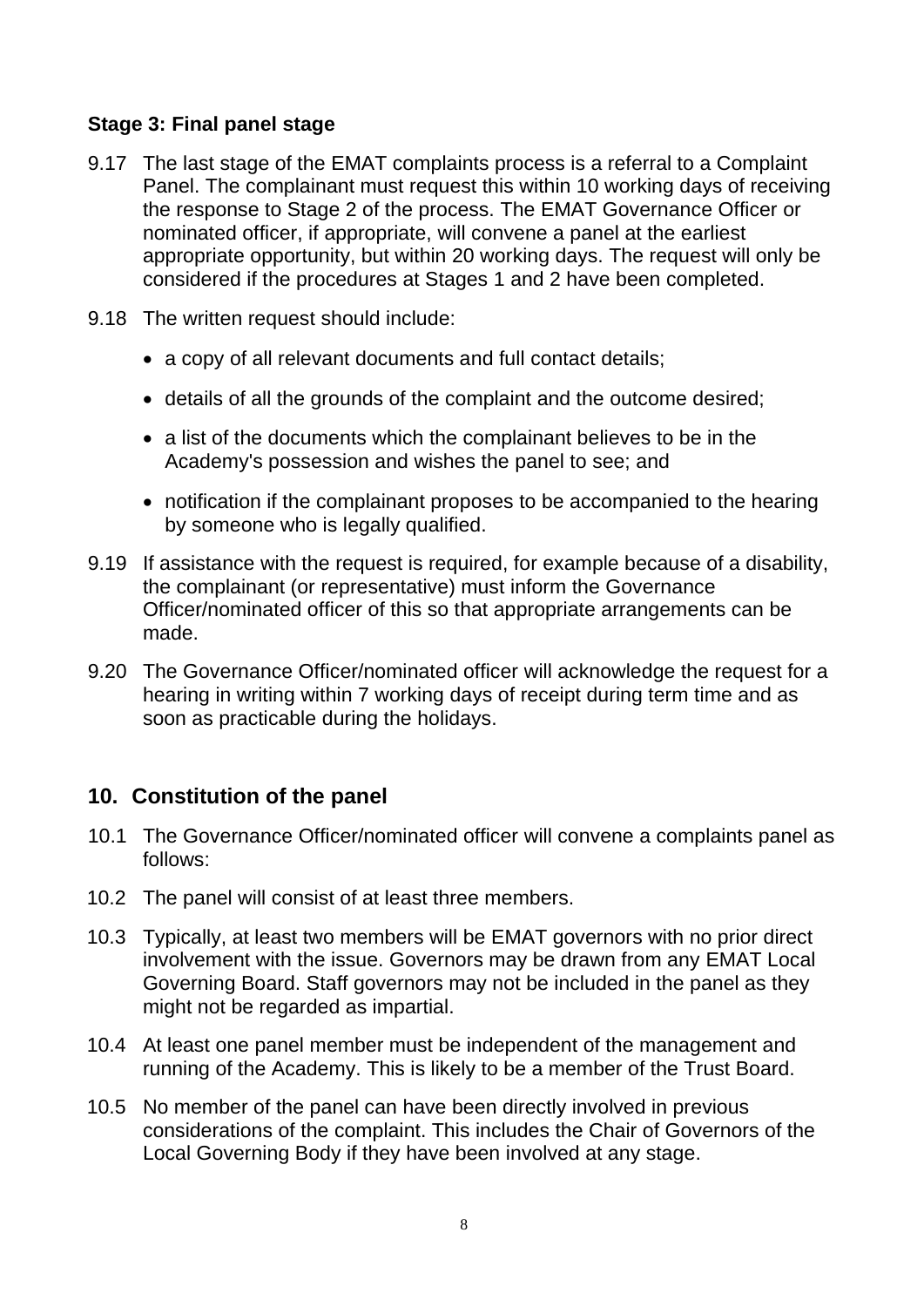# **11. Planning the hearing**

- 11.1 As soon as reasonably practicable, and in any event at least 10 working days before the hearing, the Governance Officer/nominated officer will send written notification to each party of the date, time and place of the hearing.
- 11.2 Copies of any additional documents the complainant wishes the panel to consider should be sent to the Governance Officer/nominated officer to be received at least 10 working days prior to the hearing.
- 11.3 The complainant may be accompanied to the hearing by another person, for example a relative, teacher or friend. The panel hearing is not legal proceedings and so legal representation is not usually necessary. If the complainant wishes to be accompanied by someone who is legally qualified, they should notify the Governance Officer/nominated officer of this in their initial request for a panel hearing. If the complainant did not do so in their initial request but wishes to be accompanied by a legally qualified person, they must inform the Governance Officer/nominated officer of this at least 5 working days prior to the hearing.
- 11.4 The Governance Officer/nominated officer will circulate a copy of the bundle of documents to be considered by the panel to all parties at least 3 working days prior to the hearing.

### **12. Proceedings of the panel**

- 12.1 All parties will attend the meeting in the same room. The meeting will include:
	- the complainant;
	- the panel;
	- the respondent (usually the Headteacher or Executive Headteacher, COO in the case of complaints about the Headteacher);
	- any other staff/witnesses who will be invited to make representations concerning the complaint.
	- a clerk (if required)
- 12.2 The appeal will be closed to the public.
- 12.3 Parties may be questioned by the panel members so that they can form a clear and unbiased view of the complaint. Whilst it will be for the Chair of the panel to decide exactly how the meeting will proceed, the procedure at the meeting will allow:
	- the complainant to explain their complaint;
	- the respondent to explain the academy's/EMAT's response;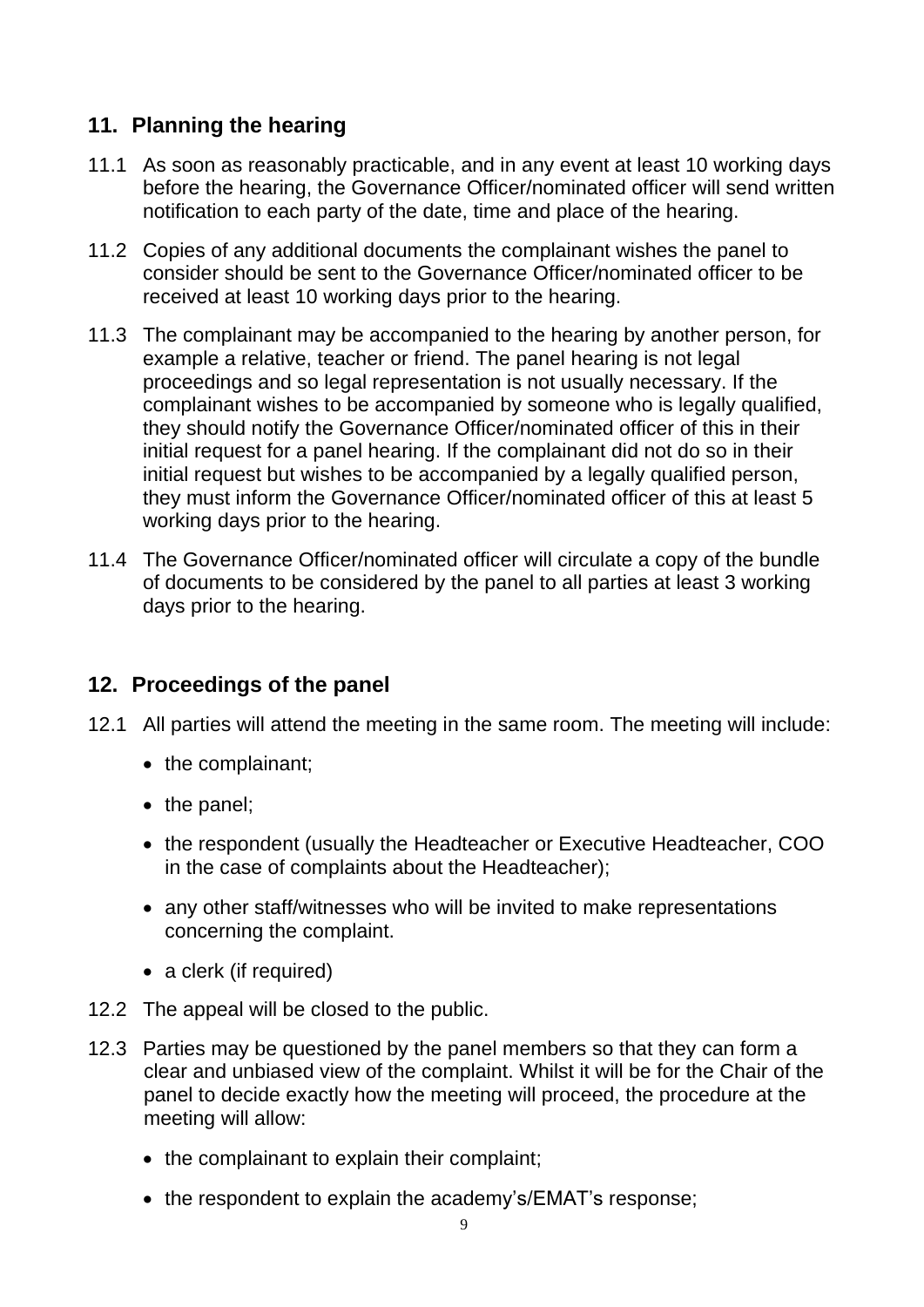- the panel to have an opportunity to question both the complainant and the other party;
- all involved to call witnesses (subject to the approval of the Chair of the panel), and the panel to question all the witnesses;
- the complainant, the respondent and staff/witnesses to be accompanied at the meeting if they so wish (other than by a legal representative).
- 12.4 The Chair of the panel will explain to the complainant and the respondent that the panel will consider its decision based on the information and evidence presented to them, and a written response will be sent to both parties as quickly as possible and in an expeditious manner. The panel will be mindful that some parent/carers are unused to dealing with groups of people in formal situations and may feel inhibited. Parents/carers may also feel emotional about discussing an issue that affects their child. The Chair of the panel will ensure that the proceedings are as informal as the situation allows.

# **13. Remit of the panel**

- 13.1 The panel can:
	- Dismiss the complaint in whole or in part;
	- Uphold the complaint in whole or in part;
	- Decide on the appropriate action to be taken to resolve the complaint;
	- Recommend changes to the school's systems or procedures to ensure that problems of a similar nature do not recur.

### **14. The decision**

- 14.1 The panel will reach a decision on a balance of probabilities unless there is an agreed position.
- 14.2 The decision, findings and any recommendations will be confirmed in writing to the complainant by email or letter, normally within 7 working days of the hearing.
- 14.3 A copy of the decision, findings and any recommendations will also be made available to the subject of the complaint, where relevant.
- 14.4 The decisions, findings and any recommendations will also be available for inspection on the Academy premises by the Governing Body and the Headteacher/ Principal.
- 14.5 This represents the conclusion of the EMAT's complaints procedure.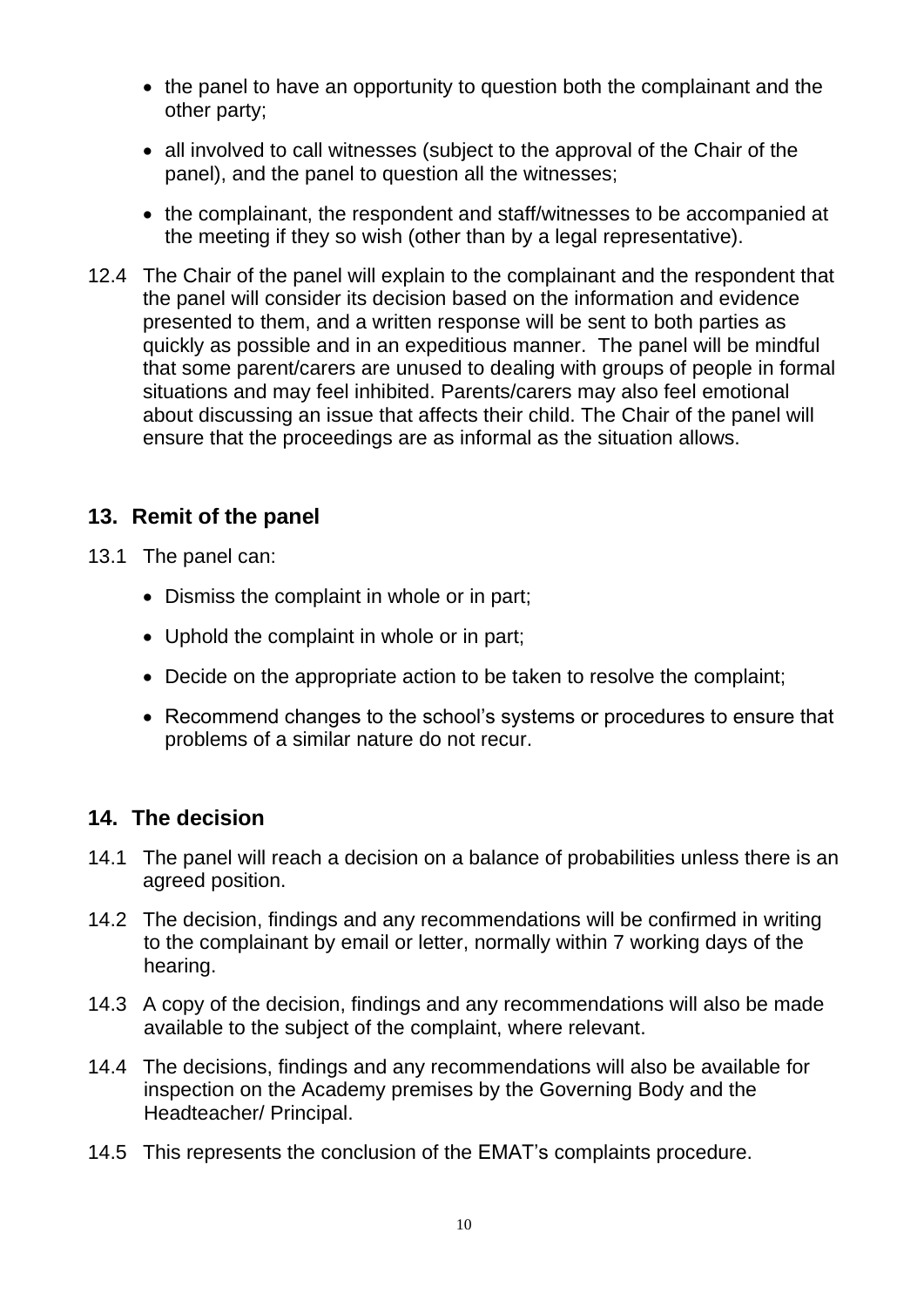14.6 If the complainant remains unsatisfied, they may complain to the Education Skills Funding Agency (ESFA). Guidance on how to do this is available from the ESFA website: [https://www.gov.uk/government/publications/complain](https://www.gov.uk/government/publications/complain-about-an-academy)[about-an-academy](https://www.gov.uk/government/publications/complain-about-an-academy)

# **15. Complaints about the Academy Trust**

- 15.1 Complaints about operational aspects of the Academy Trust and/or nonschool based EMAT staff will be managed using the same three step complaints process. Complaints of this type should be addressed to the CEO ,unless the complaint is about the CEO, in which case complaints should be addressed to the Chair of EMAT Board c/o the Clerk to the Trustees.
- 15.2 Complaints in relation to the Esteem Family and Student Support Team (FASST) service will be managed using the same three step complaints process. Complaints of this type should be addressed to the CEO.

#### **16. Vexatious, persistent, or unreasonable complaints**

- 16.1 EMAT is committed to dealing with all complaints fairly and impartially. Whilst contact between the Academy/Academy Trust and the complainant will not be limited, we do not expect our teaching and operational staff to tolerate unacceptable behaviour deemed abusive, threatening or offensive.
- 16.2 Please refer to the Families and Visitors Code of Conduct for further details.
- 16.3 In the case of vexatious or persistent complaints, if the complainant remains dissatisfied after all stages have been properly followed, the EMAT Governance Officer will inform the complainant in writing that the procedure has been exhausted and the matter is now closed.
- 16.4 Should an individual's approach to their complaint become disturbing, intimidating or harassing, legal advice may be sought. EMAT has a duty of care to its employees and this will be upheld.

# **17. Reporting and recording complaints**

- 17.1 All formal complaints must be logged. EMAT is mindful of its obligations under the Equality Act 2010 and will endeavour to facilitate alternative methods of communication where these are necessitated by disability or other unavoidable circumstance.
- 17.2 Once a complaint is received, the academy will record all issues, with the Headteacher holding responsibility for ensuring staff consistently and accurately record all complaints, including resolution and any further actions taken as a result of the complaint. All records of complaints will be kept